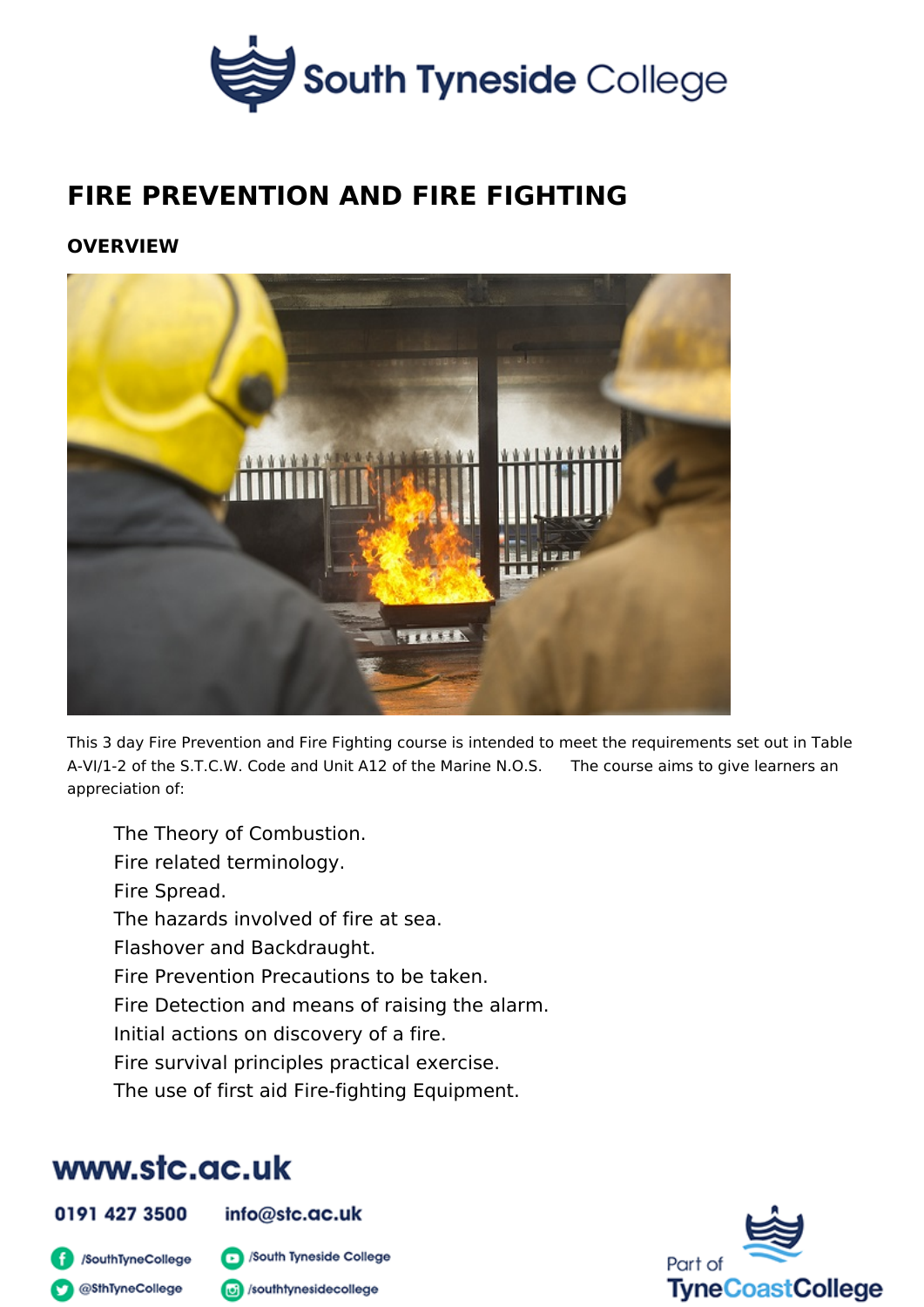

The duties of members of a Fire Party. The equipment available on board. Use of shipboard fire-fighting appliances and equipment. Fixed Installations. The wearing of Breathing Apparatus as part of a Fire Team in realistic conditions. (Cold Smoke, and Live Fire). Breathing Apparatus Entry Control requirements. Shipboard fire-fighting organisation and procedures. Command and Control of incidents on board.

### **ENTRY REQUIREMENTS**

Learners who are undertaking this training:-

Must be aged 17 or over

Fit to participate in all aspects of the training. In particular, the learner must be made aware of the practical aspects of the training as it can be physically demanding

Valid Passport for proof of identity. British citizens who do not have a valid passport may provide a UK photo driving licence or a UK Government issued photo identity document

### **ASSESSMENT**

During the course the learner will be continually assessed on a number of topic such as:

Theory of Combustion.

Sources of ignition.

Actions on discovering a fire.

The signs and symptoms of Flashover and Backdraft.

Methods of fire spread.

Fire Precautions and on-board safety.

The theory and correct use of portable fire-fighting equipment.

Introduction to fixed fire-fighting installations.

# www.stc.ac.uk

0191 427 3500

#### $info@$ stc.ac.uk

SouthTyneCollege **C** @SthTyneCollege



o /southtynesidecollege

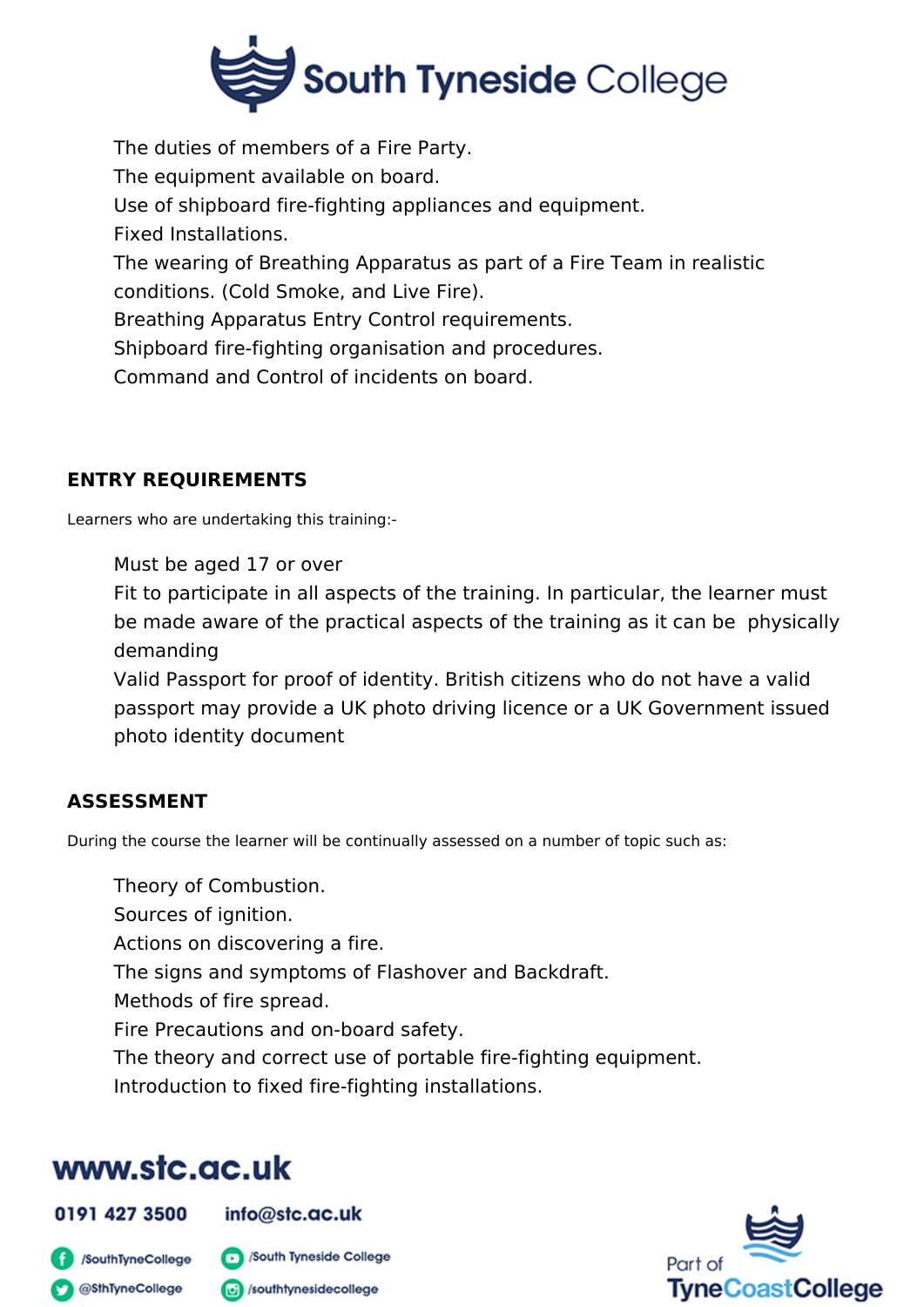

Breathing Apparatus procedures.

Shipboard fire-fighting organisation and procedures.

On-board Incident Command and Control.

The use of hoses, nozzles, and fire-fighting equipment including the wearing of correct PPE.

Wearing Breathing Apparatus as part of a Fire Team in realistic fire conditions. Undertaking search and rescue techniques as part of a Breathing Apparatus Team.

Extinguishing different types of fire.



# **PROFESSIONAL OPPORTUNITIES**

## www.stc.ac.uk

0191 427 3500

info@stc.ac.uk

SouthTyneCollege **C** @SthTyneCollege

South Tyneside College

(c) /southtynesidecollege